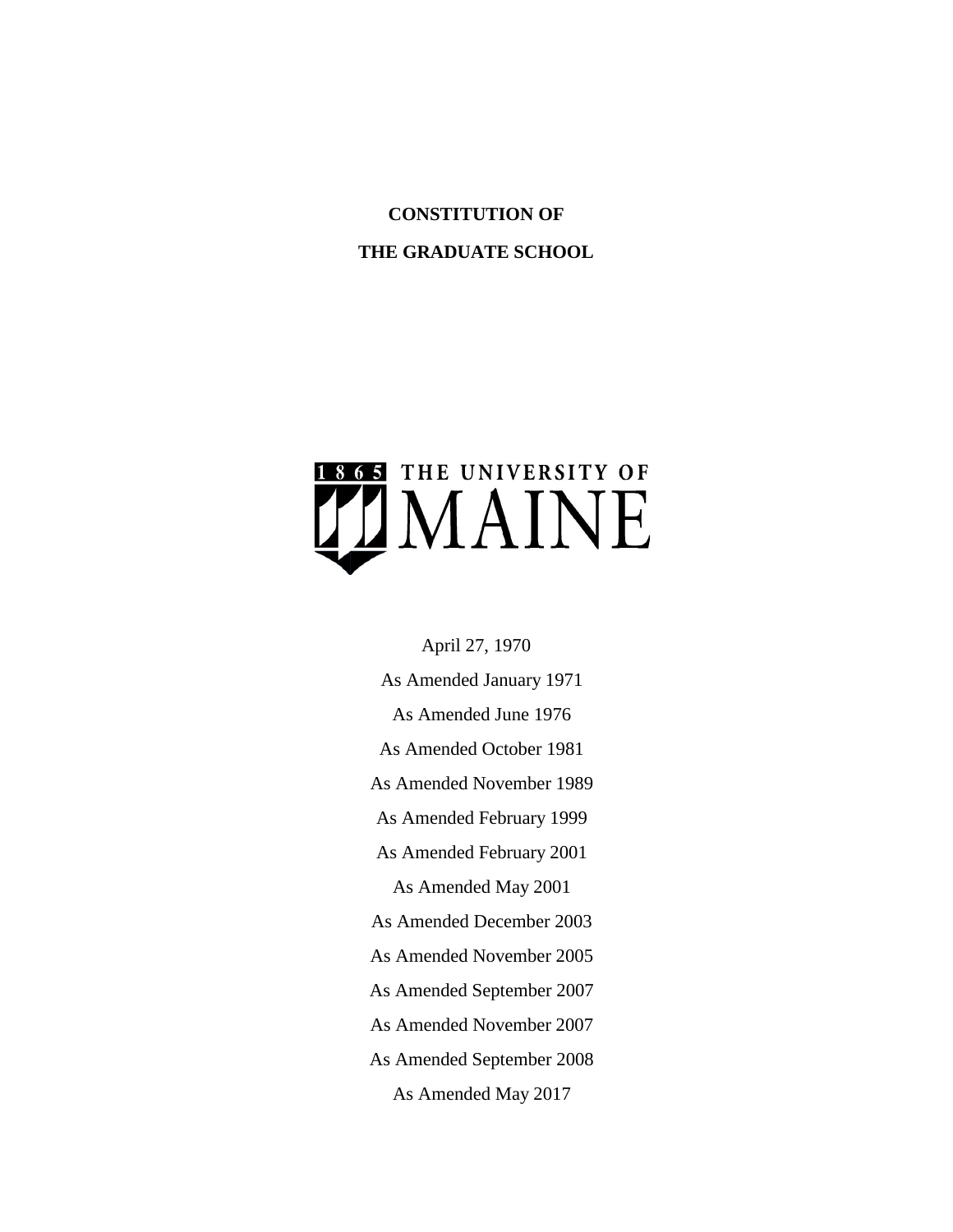#### **CONSTITUTION**

#### **THE GRADUATE SCHOOL OF THE UNIVERSITY OF MAINE**

#### **ARTICLE I -- Name and Purpose.**

- Section 1. Name. This organization shall be known as the Graduate School of The University of Maine. It shall consist of the Graduate Faculty and the administrative leadership for graduate education.
- Section 2. Purpose. The purpose of the Graduate School of The University of Maine shall be to foster academic achievement beyond the baccalaureate degree. The Graduate School shall promote excellence in all graduate programs of The University of Maine, through research and creative achievement, public service, and standards of scholarship that reflect Maine's outstanding legacy of contributions to science and the environment, government, business, education, and the humanities. In advancing this purpose, the Graduate School shall be the University's advocate for responding to the growing needs of Maine and the world in extending the frontiers of human knowledge.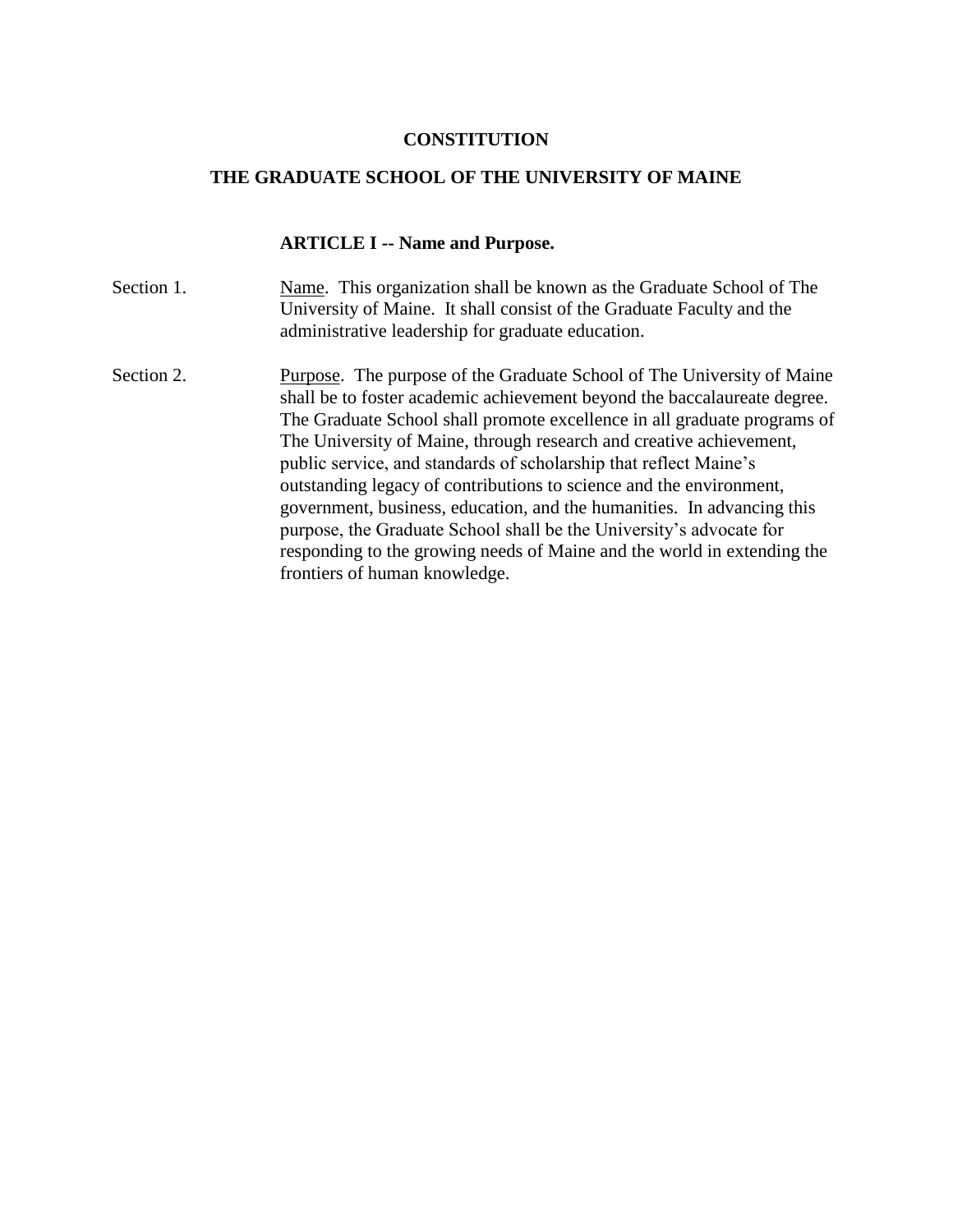## **ARTICLE II -- Chief Administrative Officer of the Graduate School.**

| Section 1. | Duties. The Chief Administrative Officer (CAO) of the Graduate School<br>or his/her designee shall preside at meetings of the Graduate Faculty and<br>shall serve as the chairperson of the Graduate Board, the Executive<br>Committee of the Graduate Board, and the Curriculum Committee. S/he<br>shall promote the effectiveness and prosperity of the Graduate School and<br>discharge such other duties as may be assigned by the Graduate Faculty or<br>by the President and the Provost. S/he shall report annually to the Faculty<br>of the University on the state of graduate education at The University of<br>Maine through the Graduate Board. S/he shall report to the President on<br>the condition and needs of the Graduate School, with such<br>recommendations as seem proper. |
|------------|---------------------------------------------------------------------------------------------------------------------------------------------------------------------------------------------------------------------------------------------------------------------------------------------------------------------------------------------------------------------------------------------------------------------------------------------------------------------------------------------------------------------------------------------------------------------------------------------------------------------------------------------------------------------------------------------------------------------------------------------------------------------------------------------------|
| Section 2. | Selection. The CAO shall be selected by the President. The term of<br>appointment of the CAO shall be at the pleasure of the President and the<br>Board of Trustees.                                                                                                                                                                                                                                                                                                                                                                                                                                                                                                                                                                                                                              |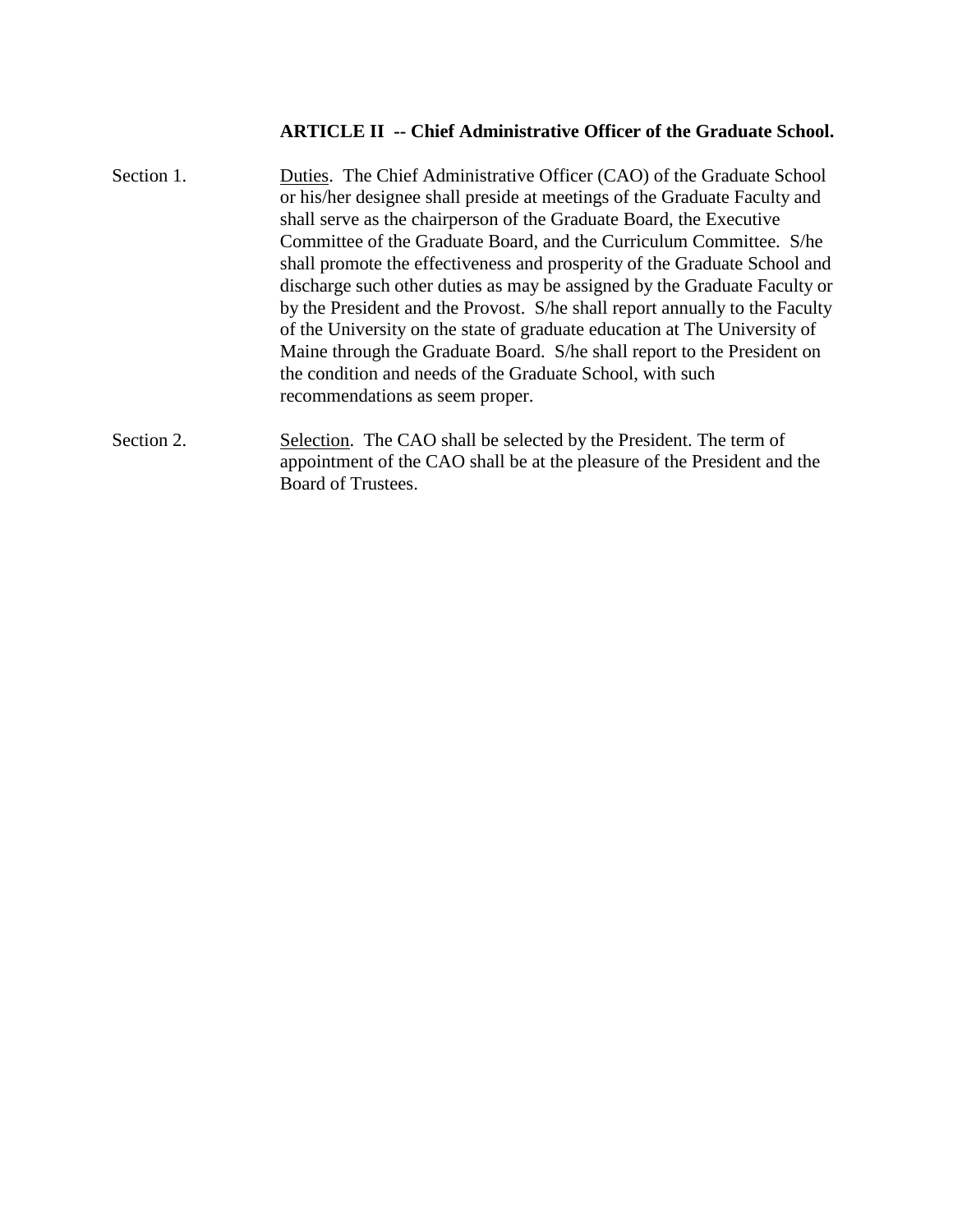### **ARTICLE III -- The Graduate Faculty.**

- Section 1. Purpose. The Graduate Faculty should be engaged (1) in extending the limits of current human knowledge, (2) in interpreting and reinterpreting the past and present experience of humankind, and (3) in creating in these and other ways an intellectual climate in which both graduate and undergraduate scholarship may flourish.
- Section 2. Jurisdiction. The Graduate Faculty shall have jurisdiction over:
	- a. admissions to the Graduate School.
	- b. designation of courses carrying graduate credit.
	- c. establishment of requirements for advanced degrees.
	- d. all students who pursue graduate study.
	- e. recommendations to the President for presentation to the Trustees of all students who have completed degree requirements.
	- f. all matters pertaining to graduate study which are not otherwise delegated and which are within general University policy. This jurisdiction may be delegated to the Graduate Board, but it may also be exercised directly at any meeting of the Graduate Faculty.
- Section 3. Membership. The Graduate Faculty governs the process which determines eligibility for membership.

### **Categories of membership.**

*Full Graduate Faculty.* Full members of the Graduate Faculty must hold formal faculty appointments at the University of Maine as defined in this document or must be a full member of an established, multi-institutional graduate faculty group. Full members of the Graduate Faculty who possess doctoral degrees may serve on University of Maine master's and doctoral committees, either as the chair or as a committee member. A Full member of the Graduate Faculty possessing a master's degree may not chair a doctoral committee, but on the recommendation of the unit graduate committee and with the permission of the Graduate School, may serve as a member of a doctoral committee, if the individual possesses a specific area of expertise essential to the makeup of the committee. Full members of the Graduate Faculty may also advise graduate students in non-thesis programs. Although it is expected that Full members of the Graduate Faculty shall possess the highest level of achievement in scholarship,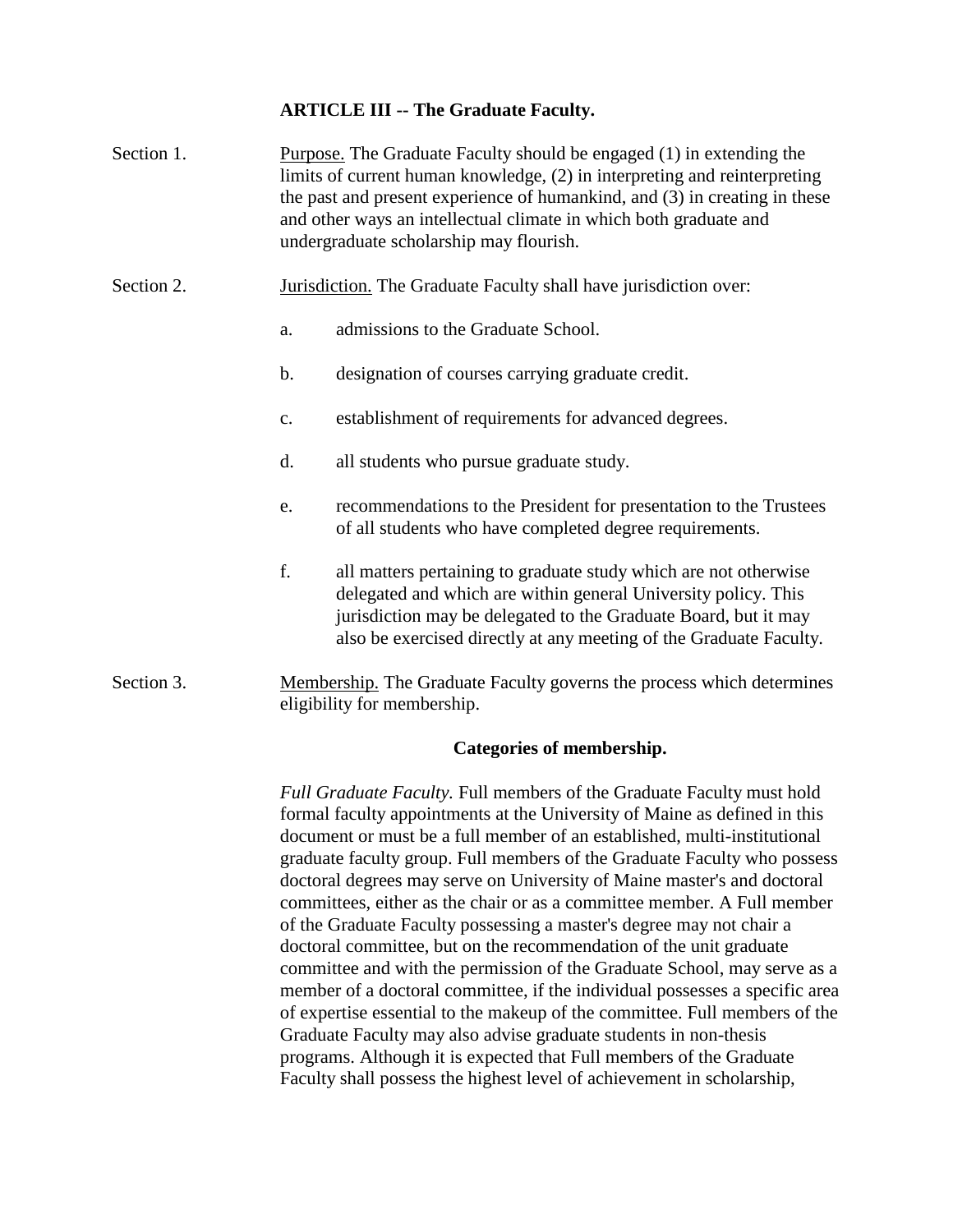graduate teaching, and public service, each institutional unit shall set the specific criteria for appointment of its faculty.

*Associate Graduate Faculty.* Members of the Associate Graduate Faculty are individuals at the University of Maine, who do not meet all the criteria for appointment as Full Graduate Faculty but who have significant qualifications for graduate instruction. Associate members of the Graduate Faculty possess all the privileges of Full Graduate Faculty members with the exception of chairing student committees, although Associate members may serve as co-chairs of committees. Associate members of the Graduate Faculty who do not hold doctoral degrees may serve on doctoral committees only on the recommendation of the unit graduate committee and with permission the Graduate School.

*Emeritus Graduate Faculty.* University of Maine faculty members who have retired and been formally appointed as Emerita/us Faculty by the University of Maine and who held graduate faculty status before retirement may be appointed as Emeritus Graduate Faculty. Emeritus Graduate Faculty possess all the privileges of Full Graduate Faculty members with the exception of chairing student committees, although Emeritus members may serve as co-chairs of committees. Emeritus members of the Graduate Faculty who do not hold doctoral degrees may serve on doctoral committees only with permission of the appropriate college dean and the the Graduate School. Emeritus Graduate Faculty members who were chairing graduate committees at the time of retirement should assist the Graduate Coordinator, other members of the student committee, and the student in selecting an appropriate co- chair from the Full Graduate Faculty.

*External Graduate Faculty*. Members of the External Graduate Faculty are individuals who do not hold appointments at the University of Maine. External members of the Graduate Faculty possess all the privileges of Full Graduate Faculty members with the exception of chairing student committees, although External members may serve as co-chairs of committees. External members of the Graduate Faculty who do not hold doctoral degrees may serve on doctoral committees only with permission of the Graduate School.

*Graduate Instructors.* Graduate instructors must have earned at least a master's degree. Graduate instructors may teach graduate-level (500 and 600) courses but may not advise graduate students or serve on graduate student committees.

*Ex officio members.* The CAO of the Graduate School may appoint appropriate persons holding administrative positions as *ex officio* Graduate Faculty members. The Graduate School's administrative leadership and all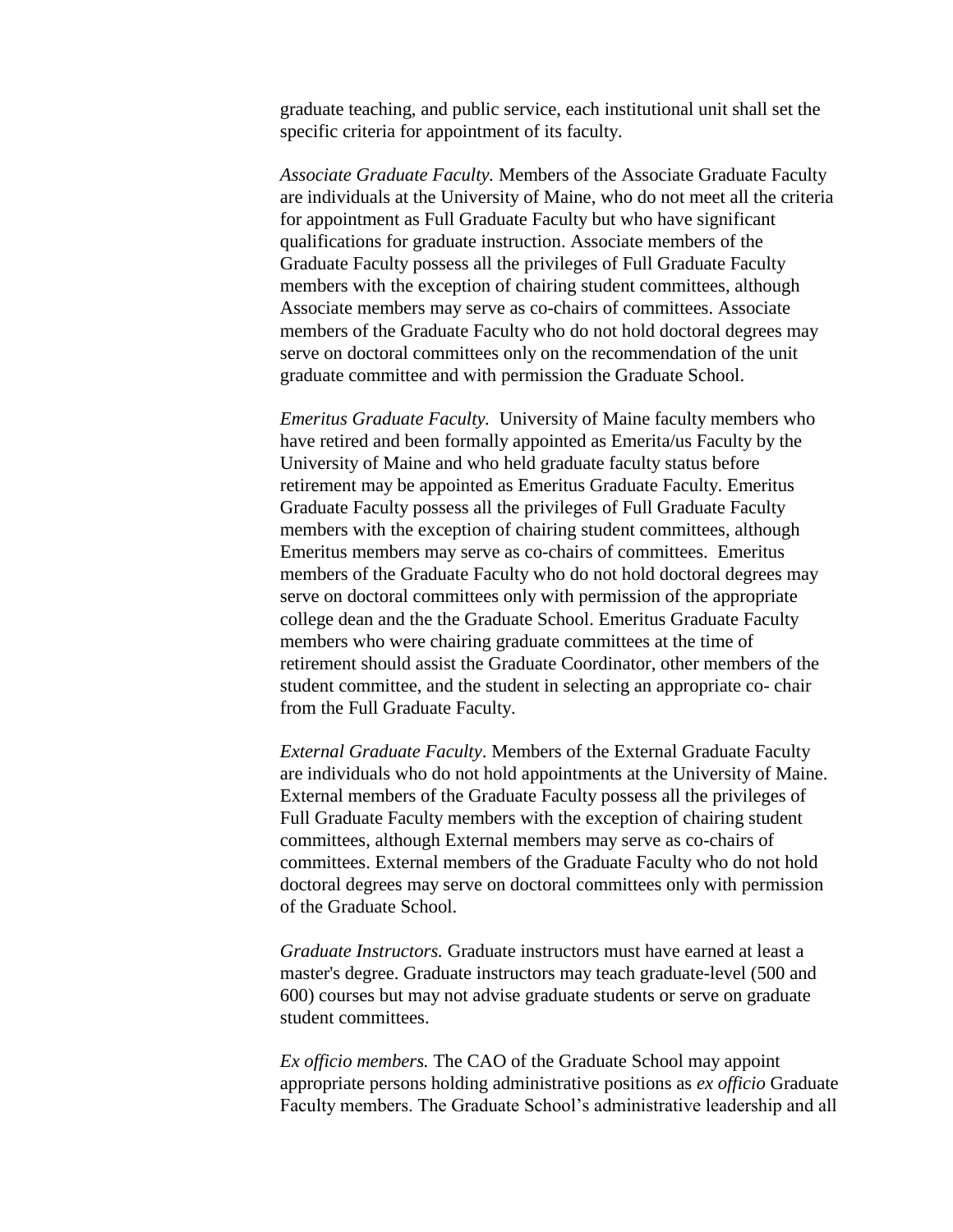department chairpersons and graduate coordinators shall be *ex officio*  members unless holding a different category of graduate faculty appointment. Individuals appointed as *ex officio* members normally do not serve on graduate committees.

#### **Appointment and reappointment.**

In keeping with the University of Maine's mission as a land-grant and sea grant institution, individuals considered for appointment to the Graduate Faculty shall demonstrate substantial achievement in each of the areas of scholarship, graduate teaching, and public service.

*Appointment.* Faculty may be appointed to any of the five categories of membership. Recommendation for membership on the Graduate Faculty is subject to the approval of the appropriate institutional unit committee, unit head, dean(s) (if appropriate) and the Graduate School. New tenure-track University of Maine faculty members may be granted an initial appointment to the Graduate Faculty at the time of hire that shall extend up until the completion of review for tenure or separation from the University. University of Maine faculty who are granted a promotion and/or tenure shall be immediately eligible for reappointment for a fiveyear term to the Graduate Faculty provided that have satisfied the criteria listed below (under Reappointment).

For all other appointments, each institutional unit shall develop a peer review process similar to that employed for decisions of promotion and tenure. Criteria used in this process should take into account the level of responsibility expected of Graduate Faculty in different categories of membership and will include specific expectations related to scholarship, graduate teaching, and service. For appointment as a Full member of the Graduate Faculty, achievement in scholarship must include peer-reviewed publications, presentations at professional meetings, or other creative work appropriate for Graduate Faculty members in each individual institutional unit. These criteria shall be reviewed by the appropriate college dean (or by the CAO of the Graduate School for multi-college, interdisciplinary graduate faculty groups) and by the Executive Committee of the Graduate Board. Graduate Faculty appointment criteria may undergo periodic reexamination by departments and graduate programs. Any resulting changes shall again be reviewed by the appropriate authorities listed above.

*Reappointment.* The normal term of membership for all categories of Graduate Faculty shall be for five years and shall be renewable. Individuals who do not possess all of the qualifications normally expected for reappointment as Full or Associate Graduate Faculty members may continue serving for the duration of current committee appointments.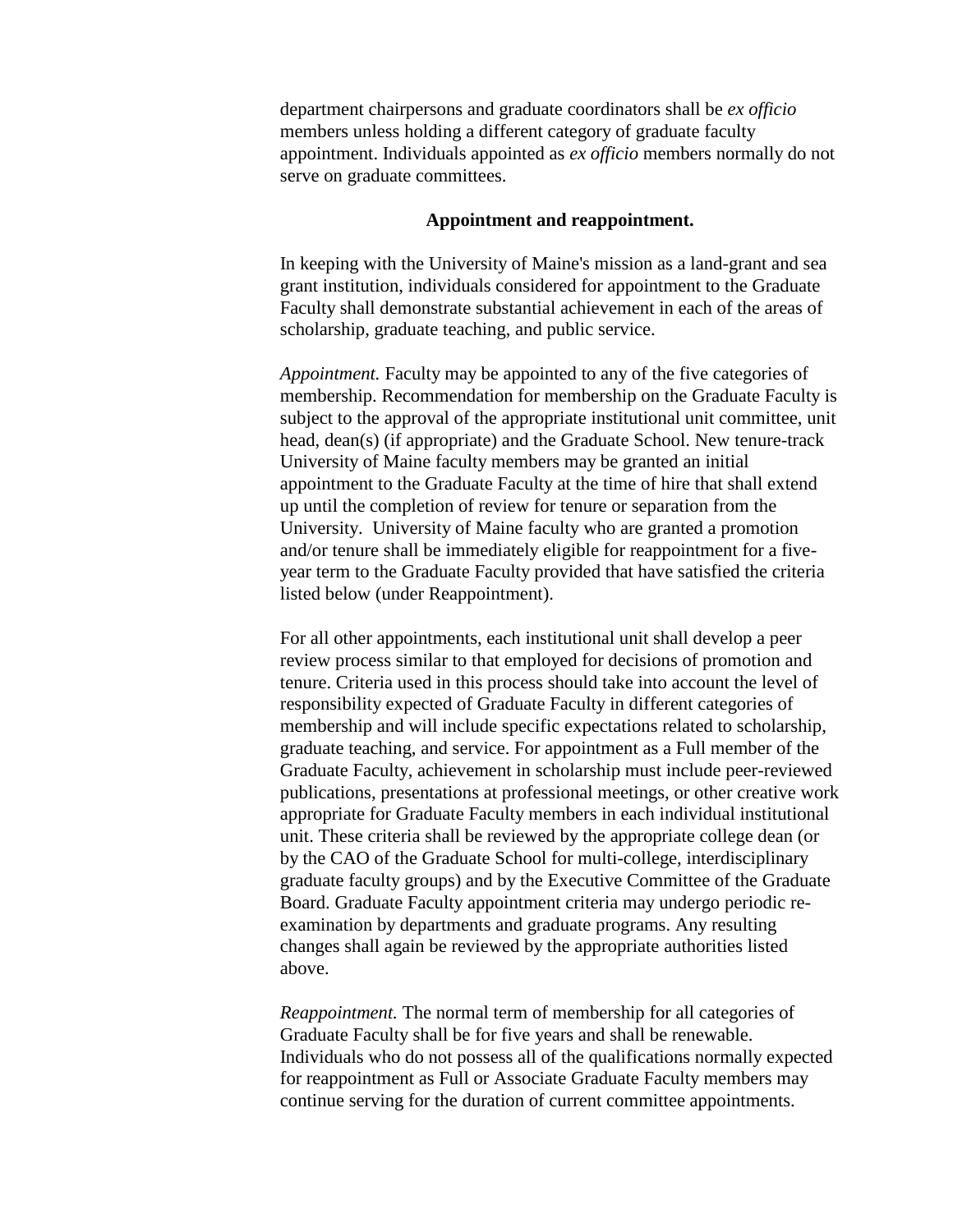Reappointment to the Graduate Faculty is contingent upon meeting the appointment criteria of the faculty member's institutional unit and the following conditions: a. demonstrated record of service on graduate student committees, including attendance at scheduled committee meetings; b. success in advising graduate students (for example, completion rates of advisees); and c. record of compliance with established University of Maine and/or departmental policies. In reappointing individuals to the Graduate Faculty, each institutional unit should review the performance in the above three areas. Documentation related to the Graduate Faculty member's performance in these areas should be submitted with reappointment materials upon request from the Graduate School. *Appeals process.* Individuals who are denied appointment to the Graduate Faculty may appeal the decision at each successive level (see Section 3 *- Appointment)* up to the Graduate School. If the Graduate School denies the appeal, the matter shall be referred to the next meeting of the Executive Committee of the Graduate Board with an explanation of the referral. The Executive Committee may then approve a referred application, with an affirmative vote of a majority of those present required. Section 4. Institutional unit graduate committee. Each institutional unit of the University offering a program leading to an advanced degree shall have a unit graduate committee. That committee shall be the executive committee of the Graduate Faculty of the institutional unit. The department chairperson shall be an *ex-officio* member of this committee. The size of the committee, the method of selecting members, and the general range of its functions shall be determined by the Graduate Faculty of the institutional unit. In those cases involving interdisciplinary graduate programs, an interdisciplinary graduate committee, approved by the Graduate Board, shall be responsible for the initiation of the appointment of any additional faculty members to the Graduate Faculty. Section 5. Graduate student committee membership. Only Full members of the Graduate Faculty may chair graduate student committees. Full, Associate**,** External, and *Emeritus* members of the Graduate Faculty may co-chair or serve on graduate student committees in accordance with the responsibilities established in Section 3 under membership, but on the recommendation of the unit graduate committee and with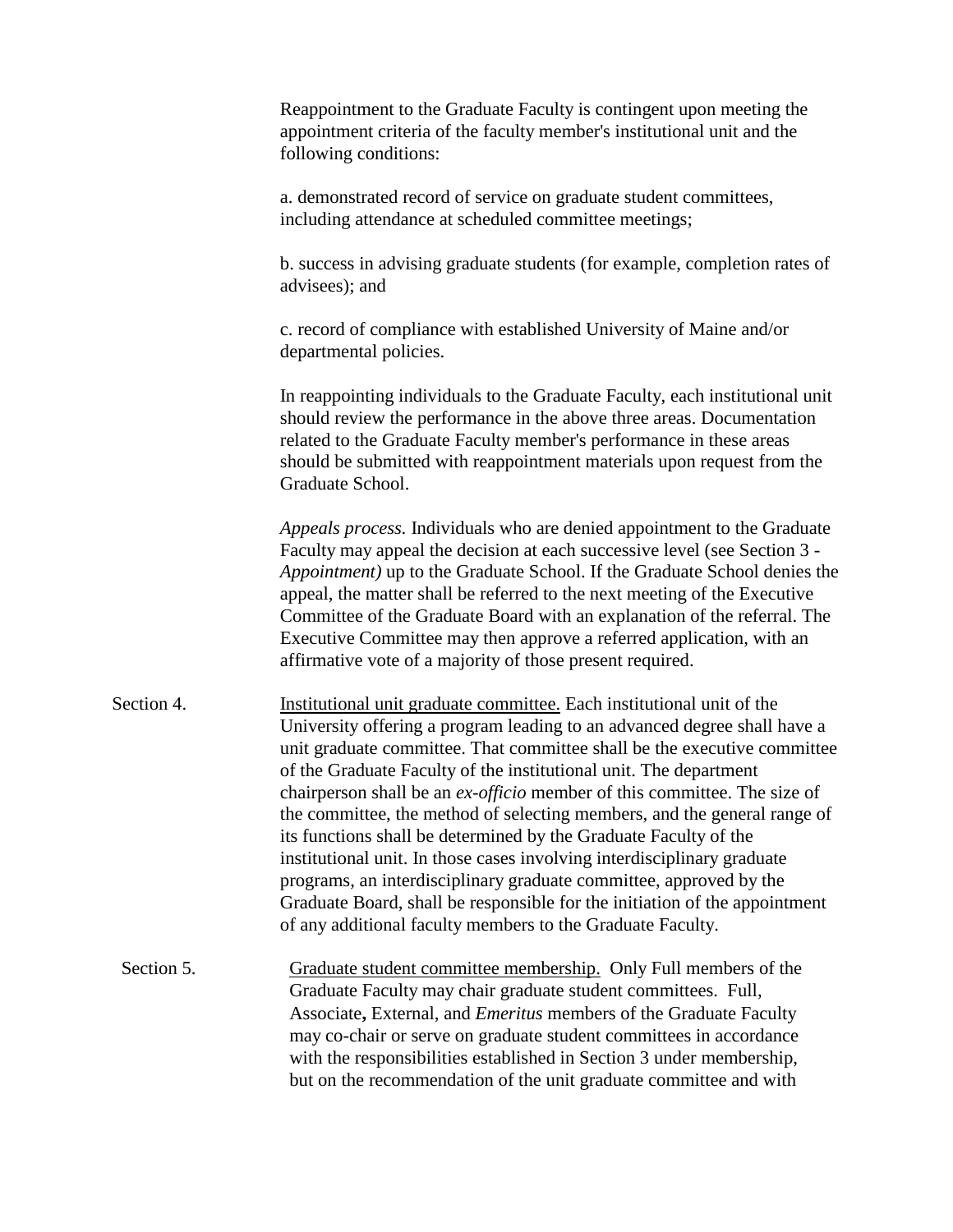the permission of the Graduate School, *ex-officio* Graduate Faculty may serve as committee members.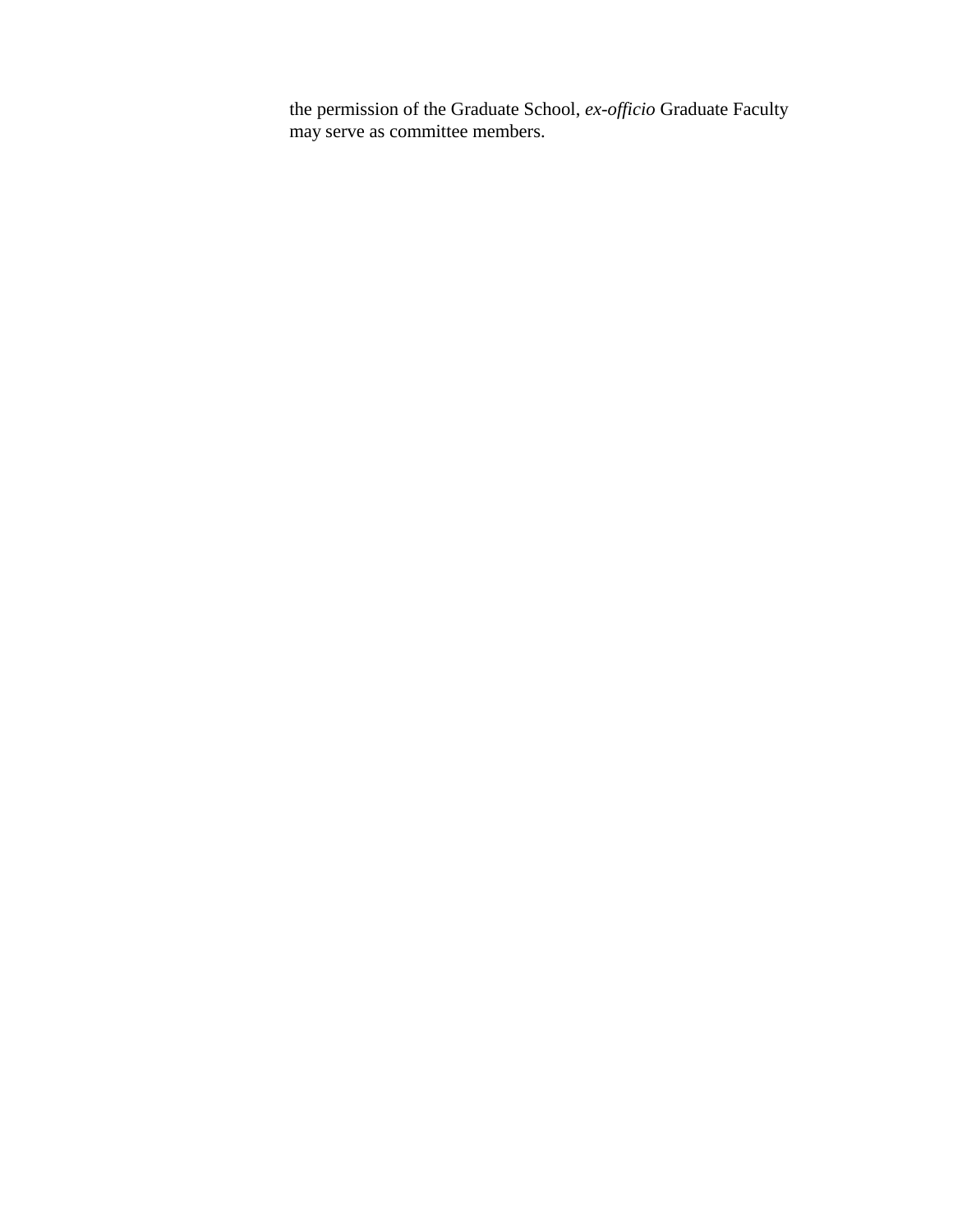## **ARTICLE IV -- The Graduate Board.**

| Section 1. |               | Responsibility and Authority. The Graduate Board as part of<br>the responsibilities delegated to it by the Graduate Faculty shall:                                                                                                                                                                                                                                                                                                                                                                                                                                                                                                                                                               |
|------------|---------------|--------------------------------------------------------------------------------------------------------------------------------------------------------------------------------------------------------------------------------------------------------------------------------------------------------------------------------------------------------------------------------------------------------------------------------------------------------------------------------------------------------------------------------------------------------------------------------------------------------------------------------------------------------------------------------------------------|
|            | a.            | determine rules, procedures and policies of the Graduate School<br>(with an affirmative vote of two-thirds of those present required).                                                                                                                                                                                                                                                                                                                                                                                                                                                                                                                                                           |
|            | $\mathbf b$ . | recommend approval of new courses and programs (with a<br>simple majority of those present and voting required.)                                                                                                                                                                                                                                                                                                                                                                                                                                                                                                                                                                                 |
|            | c.            | act on routine matters not resolved by the Executive Committee.                                                                                                                                                                                                                                                                                                                                                                                                                                                                                                                                                                                                                                  |
|            | d.            | refer matters to the Graduate Faculty or to the Executive<br>Committee.                                                                                                                                                                                                                                                                                                                                                                                                                                                                                                                                                                                                                          |
|            | e.            | carry out any special instructions of the Graduate Faculty.                                                                                                                                                                                                                                                                                                                                                                                                                                                                                                                                                                                                                                      |
|            | f.            | ratify all amendments to the Constitution of the Graduate School.                                                                                                                                                                                                                                                                                                                                                                                                                                                                                                                                                                                                                                |
| Section 2. |               | Membership. The Graduate Board shall consist of the Graduate<br>School's administrative leadership, members elected by the Graduate<br>Faculty, the President of the Graduate Student Government or his/her<br>designee, the Graduate Student Board of Trustees representative, and<br>the President of the Faculty Senate of the University of Maine or<br>his/her designee as a liaison between the two bodies. The Senate<br>representative must be a Full Graduate Faculty member in good<br>standing and may also be a designated representative of one of the<br>graduate programs. The CAO shall serve as chairperson. A staff<br>member of the Graduate School shall serve as Secretary. |
| Section 3. |               | Graduate Board Representation. For purposes of representation, the<br>Graduate Board shall be apportioned to conform as closely as possible<br>to the following guidelines:                                                                                                                                                                                                                                                                                                                                                                                                                                                                                                                      |
|            | a.            | One representative for each graduate institutional unit.                                                                                                                                                                                                                                                                                                                                                                                                                                                                                                                                                                                                                                         |
|            | $\mathbf b$ . | A graduate institutional unit offering more than one degree program<br>and having more than 30 Full Graduate Faculty members whose<br>appointments reside within the graduate institutional unit may<br>request additional representation from the Graduate School.                                                                                                                                                                                                                                                                                                                                                                                                                              |
|            | $\mathbf{C}.$ | Interdisciplinary graduate degree programs may request separate<br>representation from the Graduate School.                                                                                                                                                                                                                                                                                                                                                                                                                                                                                                                                                                                      |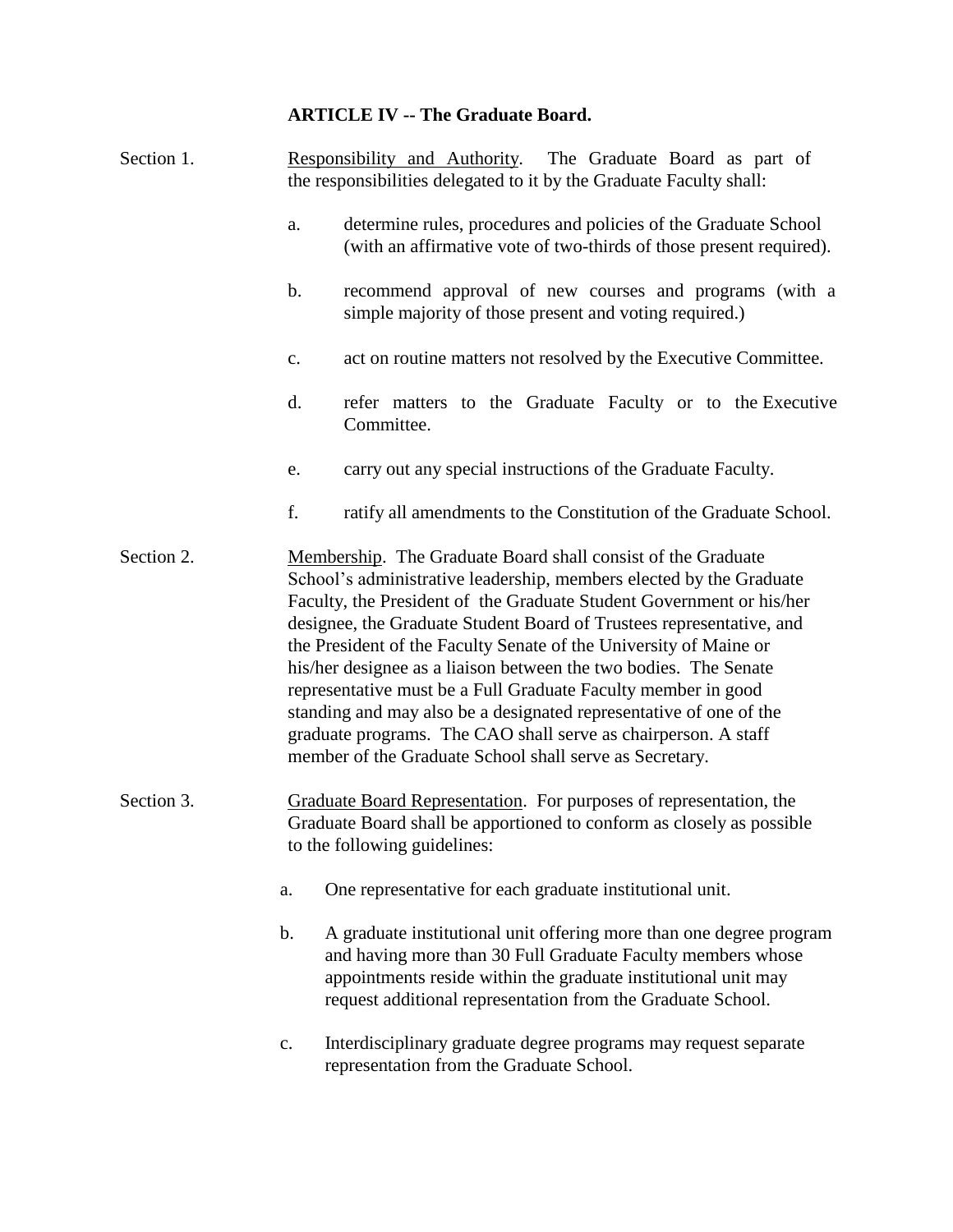|            | Four representatives from the College of Education and Human<br>d.<br>Development.                                                                                                                                                                                     |  |  |
|------------|------------------------------------------------------------------------------------------------------------------------------------------------------------------------------------------------------------------------------------------------------------------------|--|--|
|            | The representation formula will be reviewed as needed by the Executive<br>Committee of the Graduate Board.                                                                                                                                                             |  |  |
| Section 4. | Election to Graduate Board. The Graduate committee of each institutional<br>graduate unit shall elect a member when necessary. Vacancies occuring<br>between regular elections shall be filled by special elections consistent<br>with the general rules for election. |  |  |
| Section 5. | Term of Office. Representatives to the Graduate Board shall serve three-<br>year terms.                                                                                                                                                                                |  |  |
| Section 6. | Meetings. The Graduate Board shall meet regularly during the academic<br>year. Meetings may be called by the Graduate School or at the request of<br>five members of the Graduate Board.                                                                               |  |  |
| Section 7. | <b>Substitute Members.</b> Members unable to attend shall designate<br>substitutes, who shall have full voting rights for the member they replace.                                                                                                                     |  |  |
| Section 8. | Quorum. A quorum shall consist of two-thirds of the elected membership<br>(or their substitutes) of the Graduate Board.                                                                                                                                                |  |  |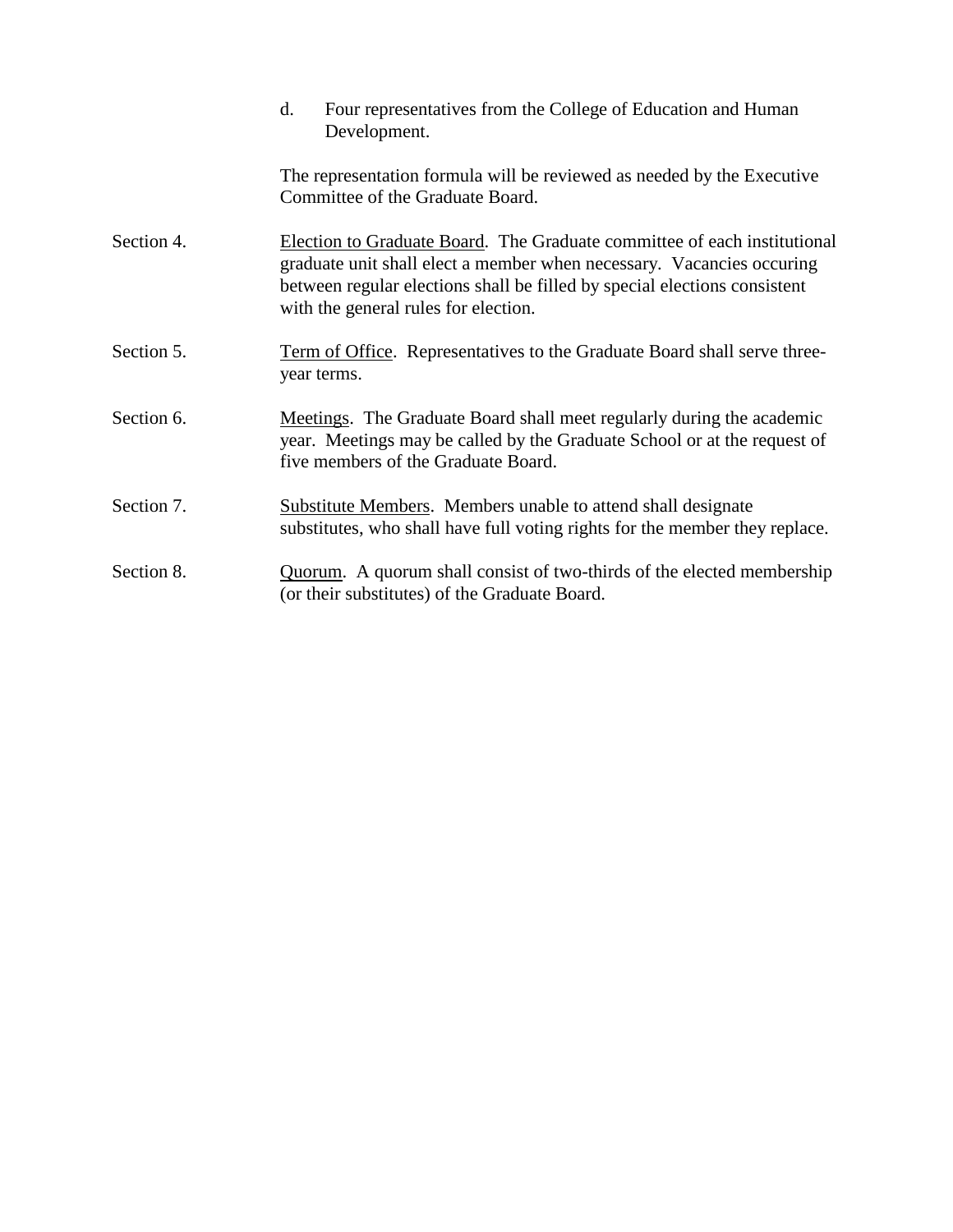#### **ARTICLE V -- The Executive Committee.**

Section 1. Responsibility and Authority. The Executive Committee shall operate within the policy guidelines of the Graduate School. It shall not make policy. The Executive Committee shall: a. act as an advisory body to the CAO of the Graduate School. b. resolve individual admissions problems and academic appeals. c. hear and resolve appeals on appointments to the Graduate Faculty d. advise the CAO on awarding scholarships, assistantships, and fellowships. e. establish the agenda for meetings of the Graduate Board. Section 2. Tenure and Election. The Executive Committee shall include the senior leadership of the Graduate School and shall have representation from each of the five academic colleges and from interdisciplinary graduate programs. The faculty members shall be elected by the Graduate Board from its own membership following nomination by the Executive Committee; it is the intent of the Graduate Faculty that the Executive Committee be broadly representative. Board members shall have

completed at least one year of a current term on the Graduate Board before election to the Executive Committee. They shall be elected for a one-year term and are eligible for re-election. A staff member from the Graduate School will serve as Secretary of the Graduate Executive Committee.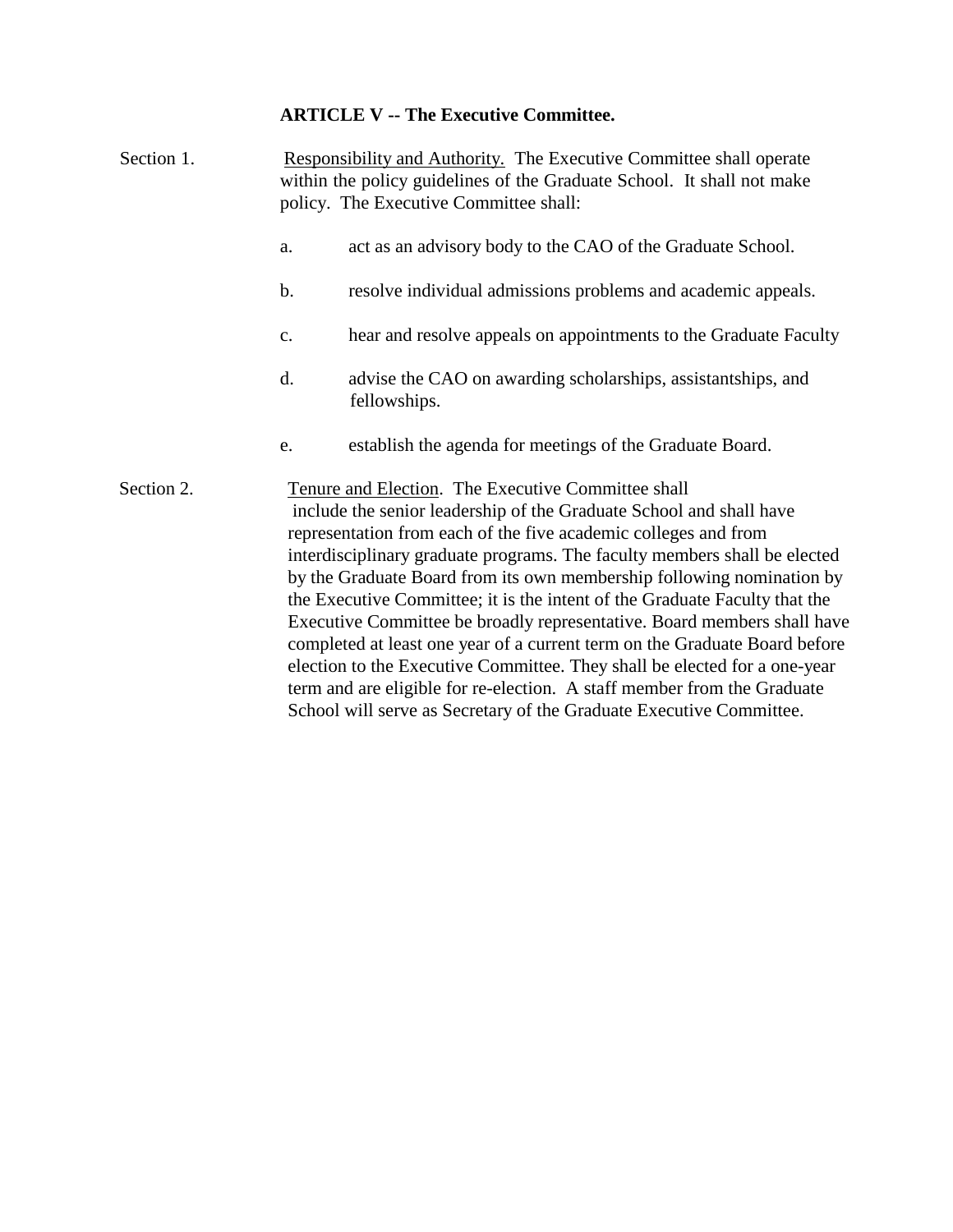#### **ARTICLE VI -- Standing Committee.**

- Section 1. The Curriculum Committee.
	- a. *Purposes and Responsibility*. The Curriculum Committee of the Graduate Faculty shall have the specific responsibility of studying all proposals for new and modified graduate courses and degree programs, and recommending action to the Graduate Board. Petitioners dissatisfied with the action of the Graduate Board may appeal the decision to the Graduate Faculty.
	- b. *Membership*. The Curriculum Committee shall include five members of the Graduate Faculty; it is the intent of the Graduate Faculty that the Curriculum Committee be broadly representative. The CAO of the Graduate School or his/her designee shall be chair of the Committee. Faculty members shall be appointed by the Graduate School for two year terms. Representatives from the Library and the Office of Student Records shall serve as *ex officio* members.
	- c. *Procedures.* The Curriculum Committee shall determine its own procedures. Proposals for new and modified courses and degree programs shall be presented to the Graduate School, which will then submit them to the Curriculum Committee. After consideration, the Curriculum Committee shall report its recommendations to the Graduate Board. Specific information relative to procedures shall be circulated to all members of the graduate faculty through the Graduate School's web site. Any changes in procedures shall be noted at a fall meeting of the Graduate Board.
- Section 2. Other Standing Committees. The Graduate Faculty may create such other standing committees as it may deem necessary.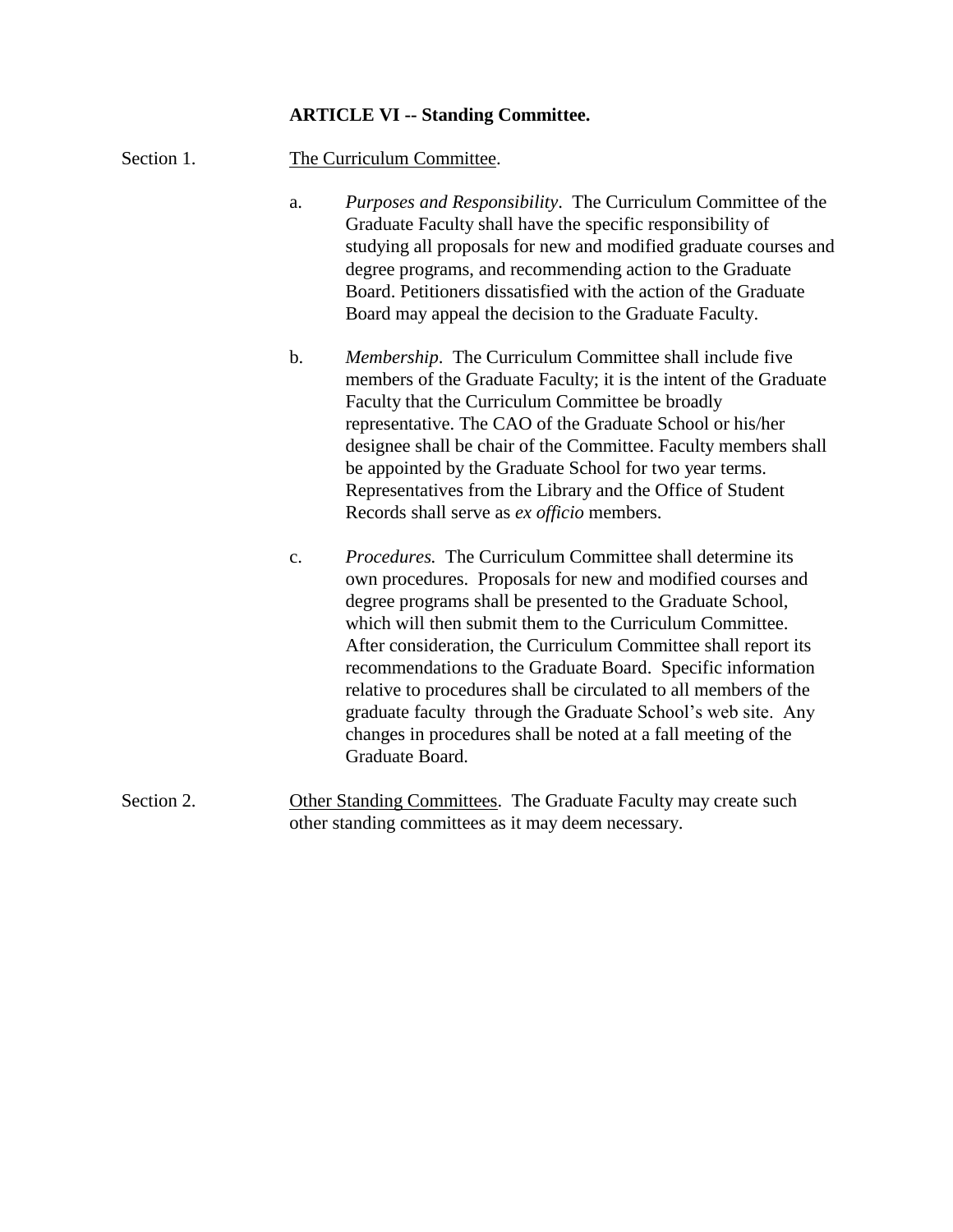## **ARTICLE VII -- Policies and Regulations of the Graduate School.**

A document, Policies and Regulations of the Graduate School, shall be maintained by the Graduate School and distributed to all members of the Graduate Faculty. Changes in Policies and Regulations of the Graduate School shall be made by action of the Graduate Board or the Graduate Faculty. As revisions are made they shall be distributed to the Faculty.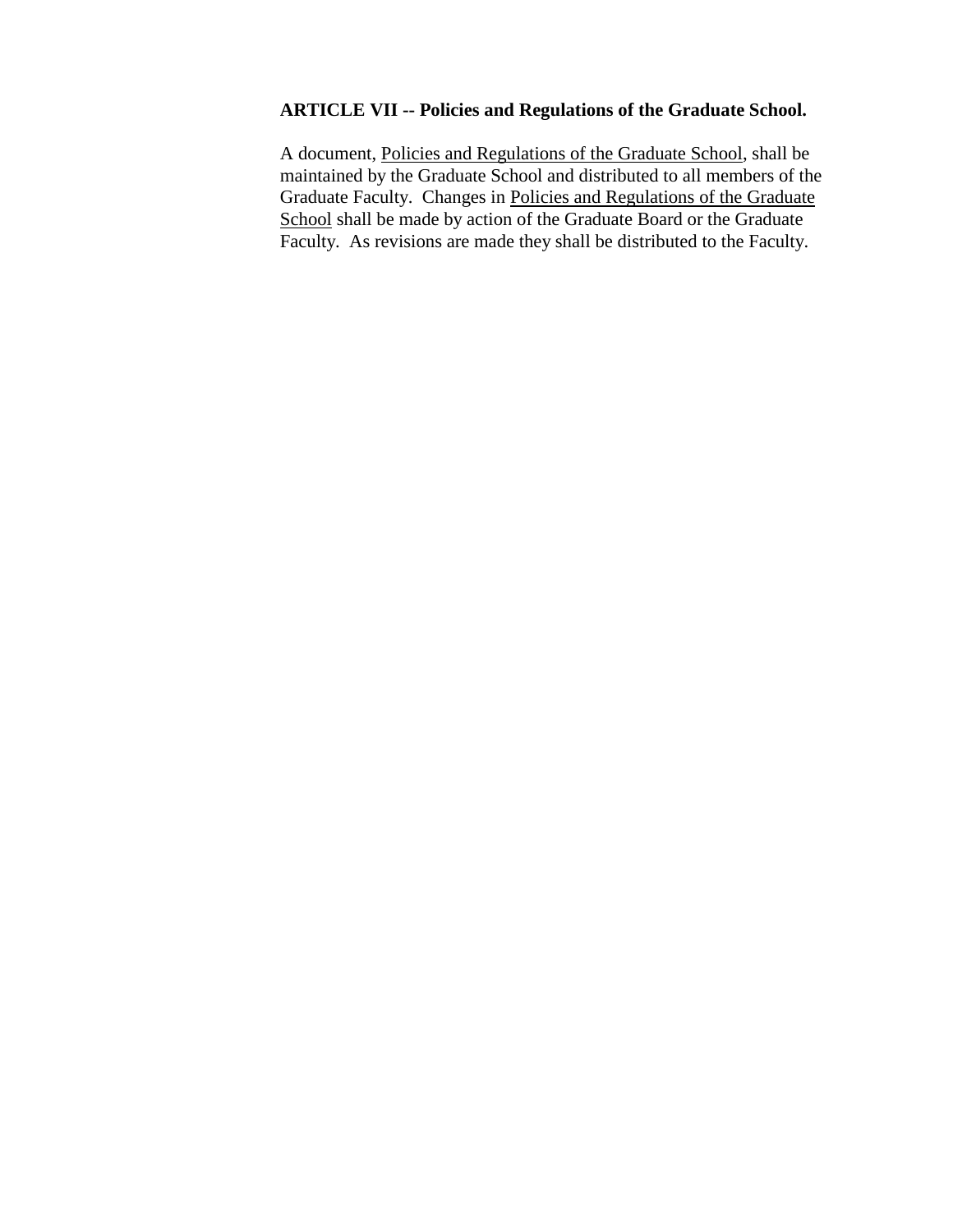## **ARTICLE VIII -- Amendment.**

- Section 1. Proposal. Five or more members of the Graduate Faculty may propose an amendment to the Constitution by presenting it in writing to the Graduate Board.
- Section 2. Ratification. The Graduate Board shall consider the proposal at a meeting open to all Graduate Faculty. Unless the amendment is disapproved by two-thirds of its members, the Graduate Board shall vote on the amendment by written ballot at its next scheduled meeting. The proposed amendment shall become a part of the Constitution when approved by at least two-thirds of the Graduate Board membership voting.